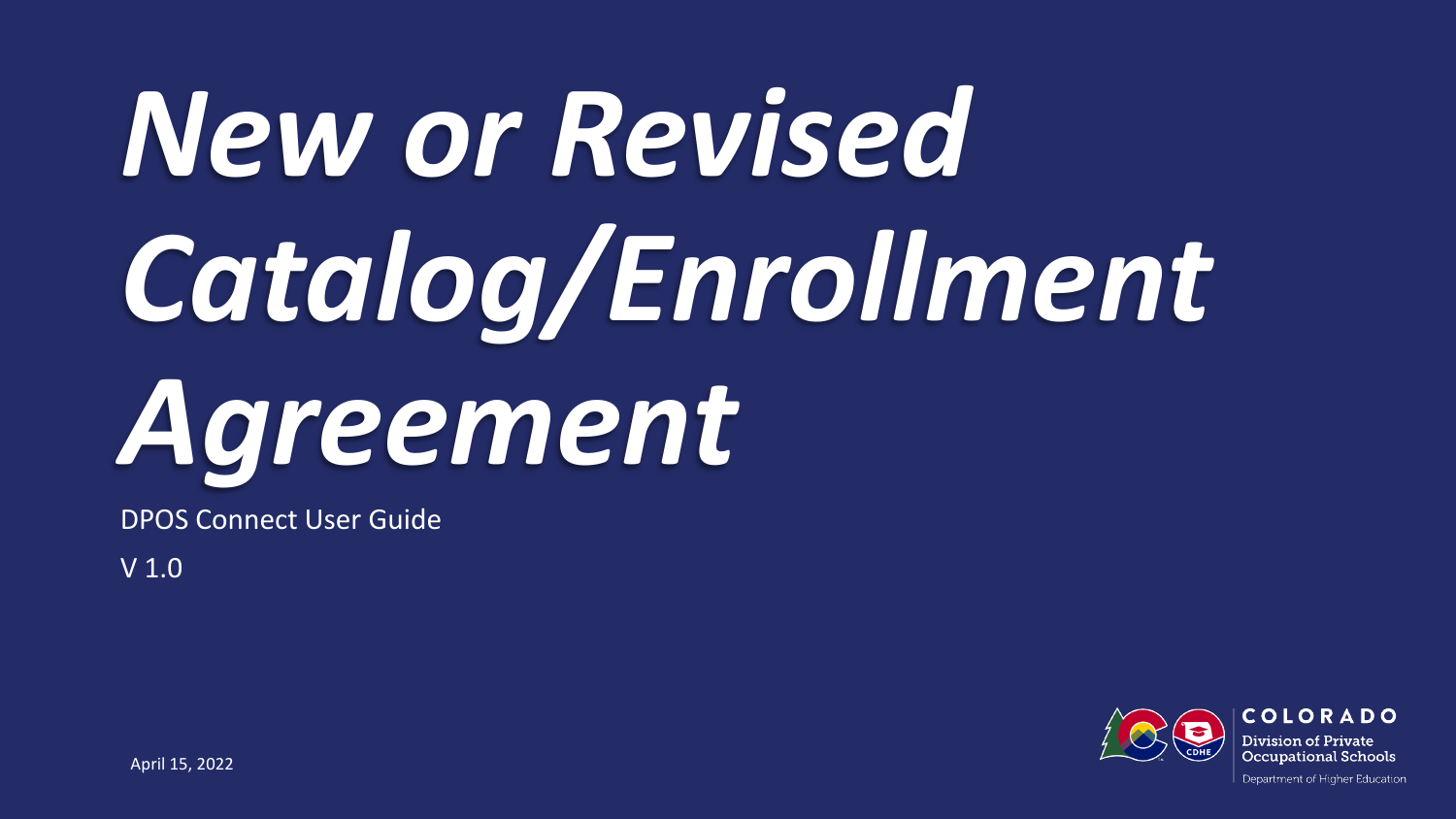# Note:

- All revisions made to school catalogs and enrollment agreements shall be submitted to DPOS for review including a summary of the changes
- A sample catalog and enrollment agreement are available on the DPOS website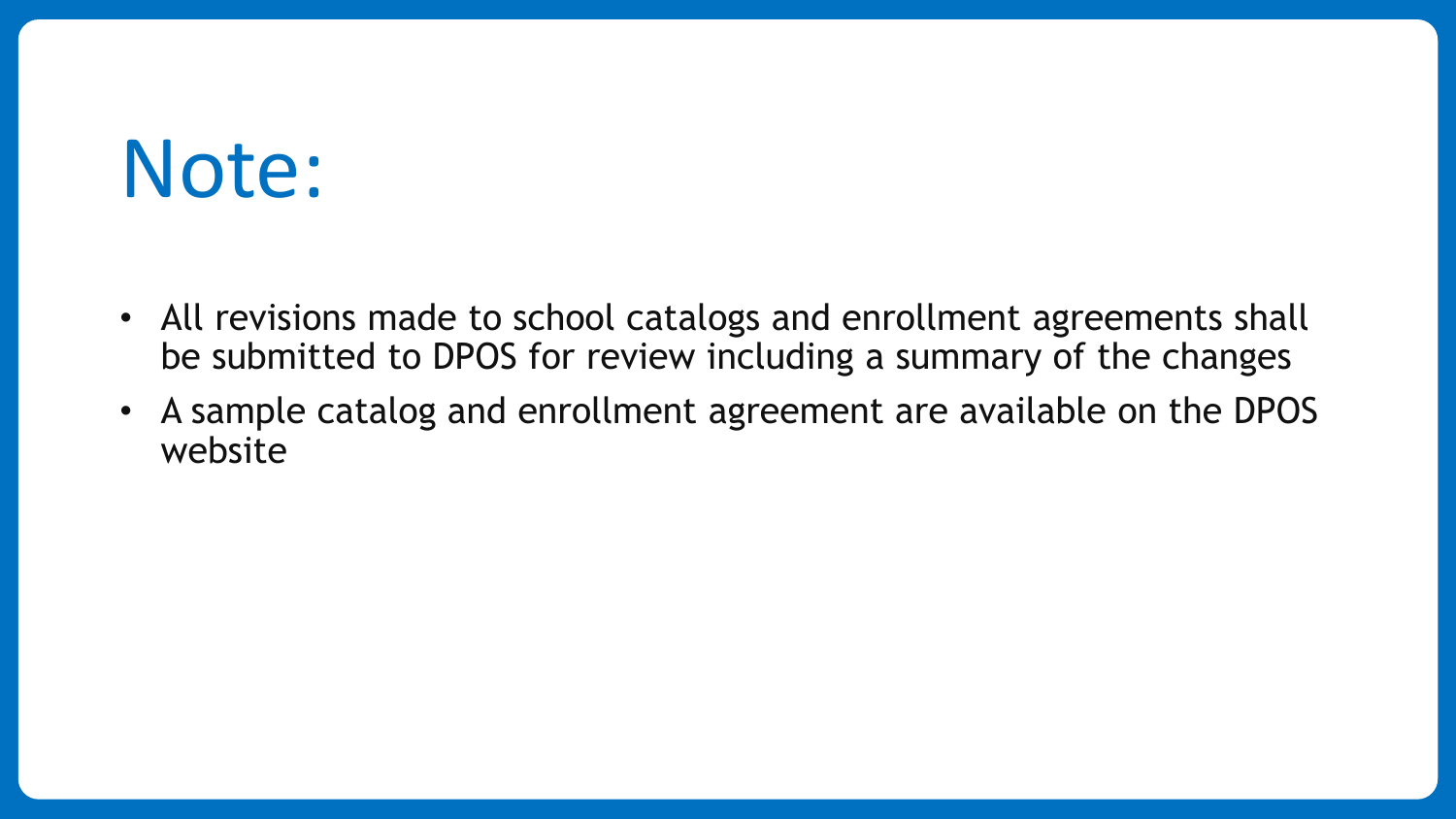## Documents you will need to upload:

- Updated version of Catalog or Enrollment Agreement
- Completed checklist from the DPOS Connect website
- Summary of the changes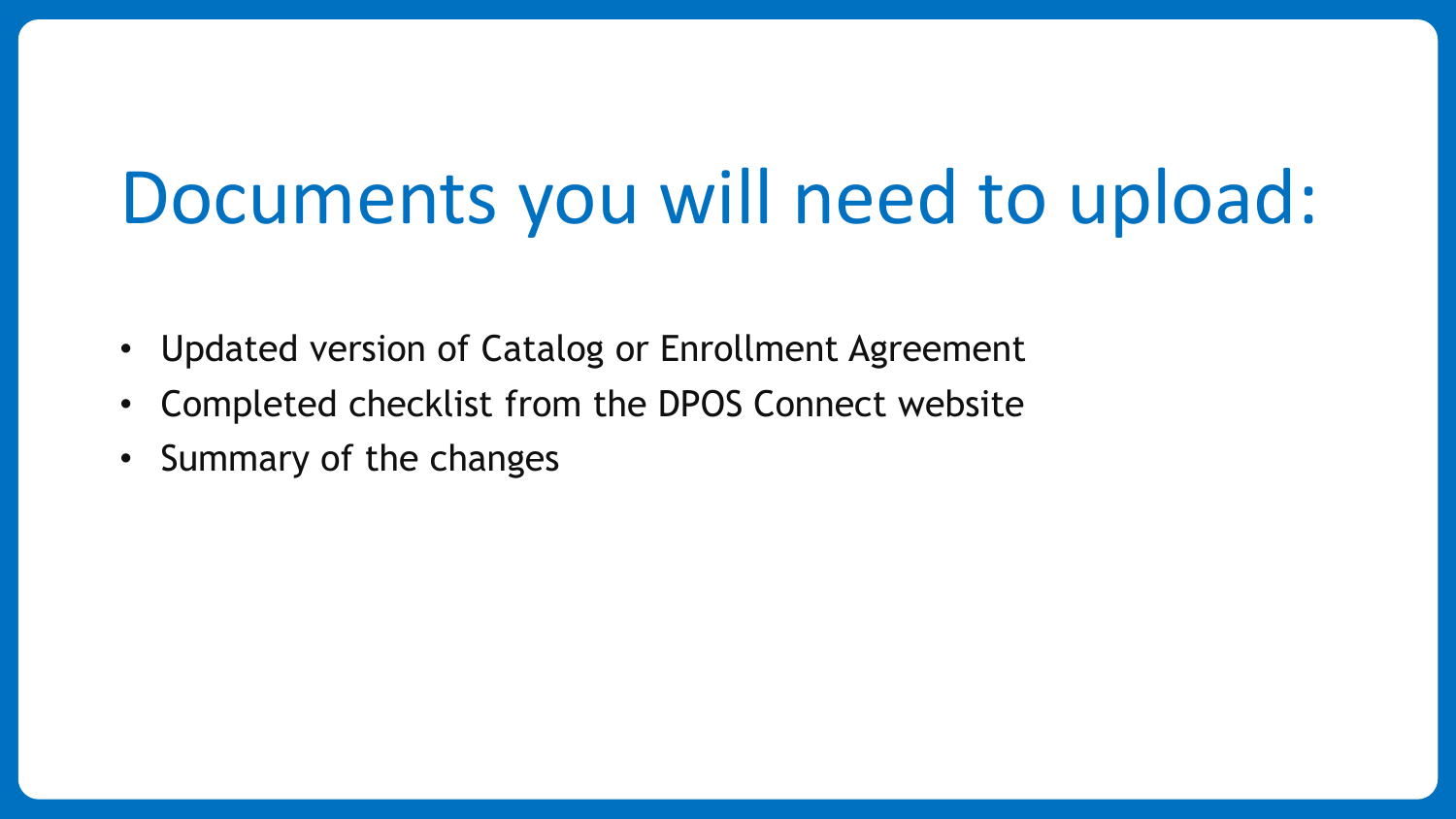### To submit for Review

**Step One: Click on the Tab** Click **Applications/Forms** tab at the top of the school details page.

**Step Two: Click Button** Click **Catalog/Enrollment Agreement – New Version Upload** on the list to start submittal.

| L NAVIGATION - | <b>DPOS SCHOOL</b>                                                                                                       |                                                            |                                                                                           |                        |               |                 |                  |
|----------------|--------------------------------------------------------------------------------------------------------------------------|------------------------------------------------------------|-------------------------------------------------------------------------------------------|------------------------|---------------|-----------------|------------------|
| +<br>rofile    | <b>L</b> DPOS School Details                                                                                             |                                                            |                                                                                           |                        |               |                 |                  |
|                | <b>APPLICATIONS/FORMS</b><br><b>STATUS</b><br><b>AGENT PERMIT APPLICATION</b><br><b>CHANGE OF OWNERSHIP NOTIFICATION</b> |                                                            |                                                                                           |                        |               |                 |                  |
|                |                                                                                                                          | <b>NEW INSTRUCTOR</b><br><b>TEMPORARY OFFSITE OFFERING</b> | CONTACTS (DIRECTOR, DESIGNATED AGENT, ETC.)                                               |                        |               |                 |                  |
|                | $\blacksquare$                                                                                                           | <b>CHANGE OF NAME/LOCATION</b>                             | NOTIFICATION OF SCHOOL CLOSURE<br>CATALOG/ENROLLMENT AGREEMENT-NEW VERSION                |                        |               |                 |                  |
|                | <b>NEW SURETY</b>                                                                                                        |                                                            | NEW PROGRAM/STAND-ALONE COURSE                                                            |                        |               |                 |                  |
|                | <b>GO BACK TO WELCOME PAGE</b><br>Dashboard                                                                              |                                                            |                                                                                           |                        |               |                 |                  |
|                | <b>DETAILS</b>                                                                                                           | <b>SURETY</b>                                              | <b>SCHOOL DOCUMENTS</b>                                                                   | <b>SCHOOL CONTACTS</b> | <b>AGENTS</b> | <b>PROGRAMS</b> | <b>INSTRUCTC</b> |
|                |                                                                                                                          |                                                            | All School Documents<br>Query excludes Surety Files in this table                         |                        |               |                 |                  |
|                |                                                                                                                          |                                                            | School Documents Under DPOS Review Or Denied<br>Query excludes Surety Files in this table |                        |               |                 |                  |
|                |                                                                                                                          |                                                            |                                                                                           |                        |               |                 |                  |